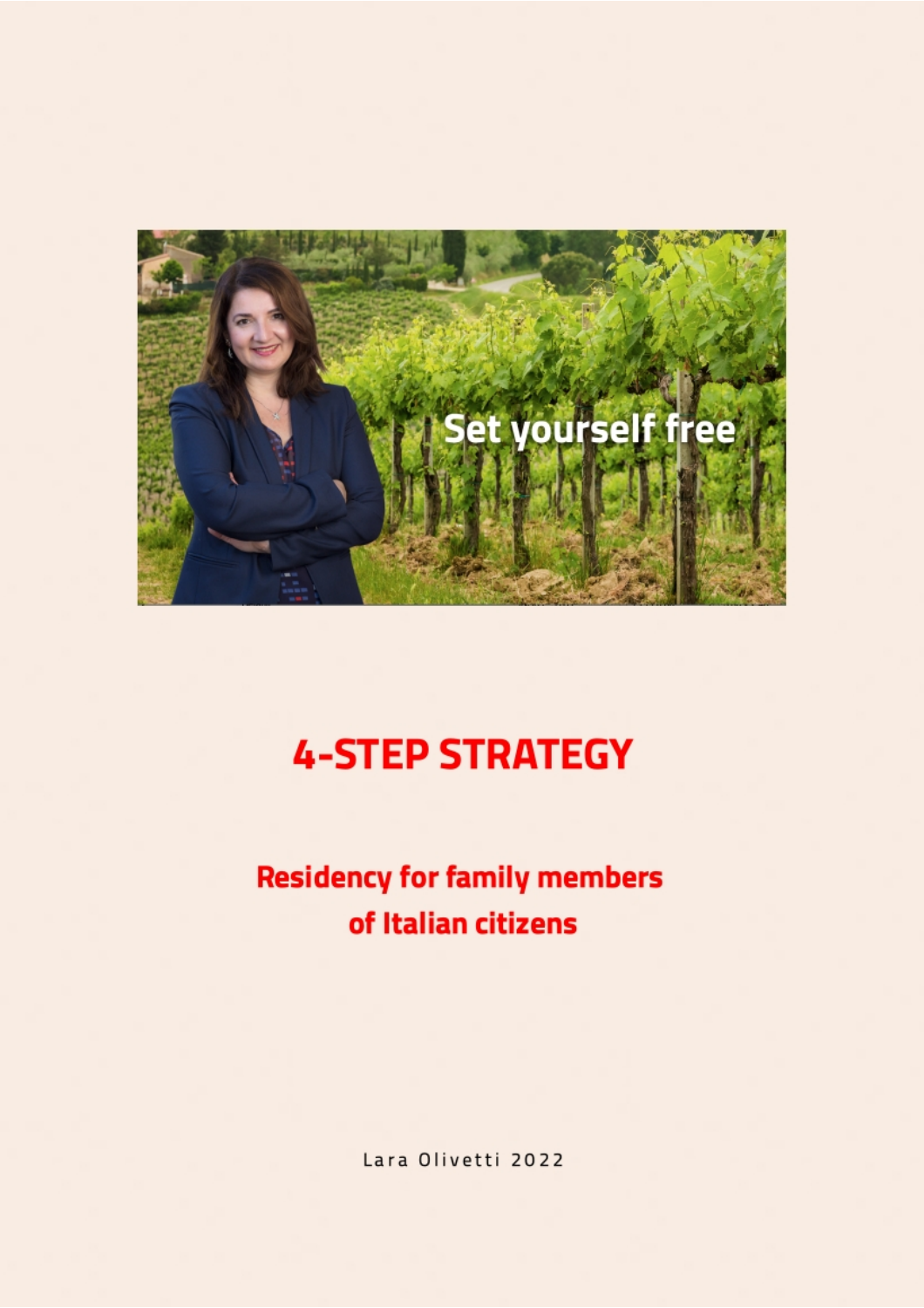

### **RESIDENCE PERMIT FOR FAMILY MEMBERS**

**By Lara Olivetti**

#### **INTRODUCTORY NOTE: Entry to Italy**

Please note that, before requesting a residence permit in Italy, the family member might need a VISA to enter Italy. That depends on their nationality and country of current residence. Find here the information to obtain a VISA for family members of Italian citizens.

In any case,before traveling to Italy and joinging your Italian family member, it is important to have a formal invitation to show to the border police. Such form has to be signed by the Italian citizen. [Download the official form here: "Dichiarazione di](https://vistoperitalia.esteri.it/Moduli/it/DICHIARAZIONEALLOGGIOGARANZIA.PDF) [alloggio"](https://vistoperitalia.esteri.it/Moduli/it/DICHIARAZIONEALLOGGIOGARANZIA.PDF) The Italian citizen may or may not offer a bank guarantee as described in the official form. that is not mandatory.

The family members of Italian citizens within the second degree cannot be removed from Italy and can apply for a residence permit by making the following 4 steps: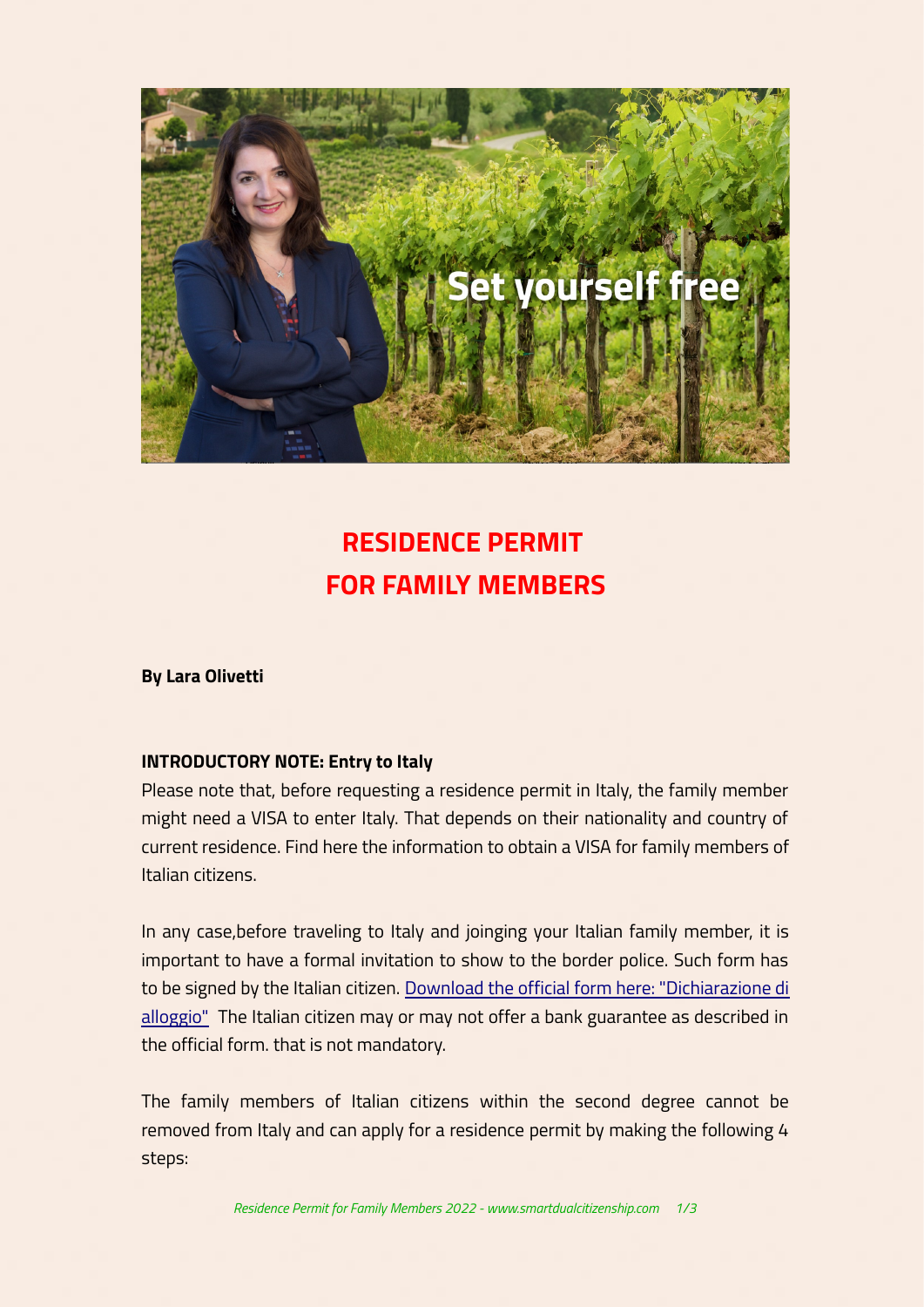#### **STEP # 1. Official statement of hospitality**

As soon as you move in with your Italian family member, have her/him sign a Statement of hospitality signed by the Italian citizen at the local police office *within 48 hours* from the arrival ("Cessione di fabbricato"). The competent office is the Questura or, where not available, the Commissariato di Pubblica sicurezza. Do not forget this: the the fine amounts to  $\epsilon$  206,00 (if paid within 60 days. Otherwise it can escalate up to €1,500,00). [Download the official form here](https://questure.poliziadistato.it/statics/23/dichiarazione-di-ospitalita---modulo-art.7.pdf?lang=it)

#### **STEP # 2. Register your arrival**

File in your form of Dichiarazione di Presenza within 8 days tot he local police office. [Download the official form here: "Dichiarazione di Presenza"](https://www.poliziadistato.it/statics/14/declaration_of_presence_for_eu_citizens.pdf)

#### **STEP # 3. Tax Code**

Request your tax code (Codice fiscale) before your visa expires by showing your passport at the local Tax Agency (Agenzia delle Entrate).

#### **STEP # 4. Residence permit**

Apply for your residence permit (called "Permesso per famiglia parenti di cittadino italiano entro il II° grado e conviventi (ex art. 19, comma 2, lett.c d.lgs. 286/1998) with the following documents:

- 1. A copy of your passport (no blank pages; show the original)
- 2. An official vital records proving your relationship to the Italian citizen:
	- for adult children or siblings, a birth record;

- for aunts/uncles: birth records of the applicant and of the Italian citisen showing that they have at least one parent in common

NOTE: each official vital record issued outside of Italy must be original, in full format, legalized by the Italian consulate of the area in which the record was issued or with Apostille, then translated into Italian. The translation must be stamped with Apostilled or legalized by the Italian Consulate or by an Italian Court of Justice. If the vital record is issued by the Consulate of your country in Italy, it is necessary to make sure it contains the parents' data and to legalize the record at the local *Prefettura*;

3. Copy of your Italian family member's Italian ID-card or passport